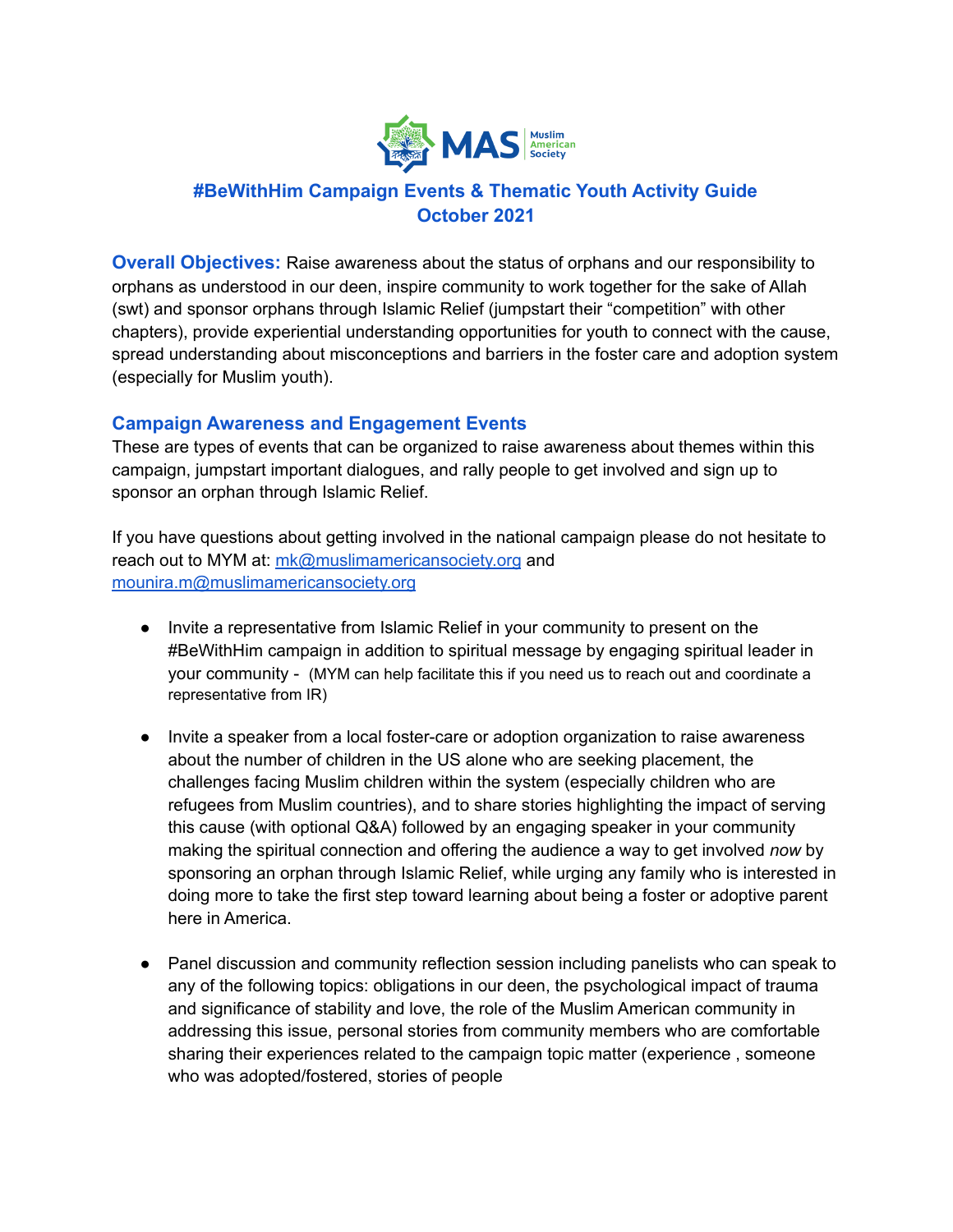# **Thematic Youth Activity Guide**

These are activities that can be used for youth from middle school on up to college or young professionals (with variance in facilitation style). This may be used as a stand-alone 1.5-2 hour program, a starting point for a series (orphans in the Quran for example), or integrated in your monthly Qiyam if your center is currently holding overnight events for youth.

#### **1. Experiential Ice-breaker - Blindfolded Guiding Activity (25 min)**

**Objective:** This activity allows the participants to bond in addition to creating an experience that highlights what it is to be without support and guidance and what a difference a support system can make in someone's journey.

**Preparation Needed:** cloth to use as blindfolds or eye masks, ensure there is enough space or areas to do multiple groups at once or adapt to do activity as a whole group together if you have limited space - there needs to be enough space for each group to make a large circle around one person who will be moving from one point to another with a blindfold on.

**Directions:** Divide the group into small groups asking them to stand in a circle, put a piece of tape or sticker on the starting point and a piece on the destination point, ask each group to identify the person who will be blindfolded, ask the person who will be blindfolded to stand on the starting point and put the blindfold on. Explain that the first time the person blindfolded will try to go from the starting point to the destination point without any guidance from those around them. Start a timer and tell all those blindfolded to start trying to get to the destination point within 3-5 minutes by themselves. The only thing those in the circle can say is "no" or "not this way" if the blindfolded person is nearing the circle parameter of people. Once time is up, tell participants you will do this activity again, but this time the group can provide guidance. Ask all those with blindfolds to go back to the starting point and put their blindfold back on.

Repeat this two more times - the second time all the group can provide guidance (but do not give them time to plan how they will guide the one who is blindfolded beforehand). The third time the group will get 3-5 minutes to talk about how they will organize giving verbal guidance to the one who is blindfolded - helping them arrive at the destination point. (If you don't have time for three iterations, just do the first and last one).

**Connection:** In this exercise, the person who was blindfolded is much like many of our dear brothers and sisters who are orphaned. This is to show that without any support and with barriers (trauma, language, etc. - ie: the blindfold) can be extremely lonely and make it challenging to navigate your journey. The second iteration is to show how people may try to help, but being told "no" or "not this way" may seem like help to others, but it was more negative than helpful. Similarly, for the group giving "guidance", this allows them to reflect on the meaning of truly working together in jamaaa. The third iteration highlights how much easier things are, despite the challenges one faces, with guidance from people actually working together (ie: support system or functional family).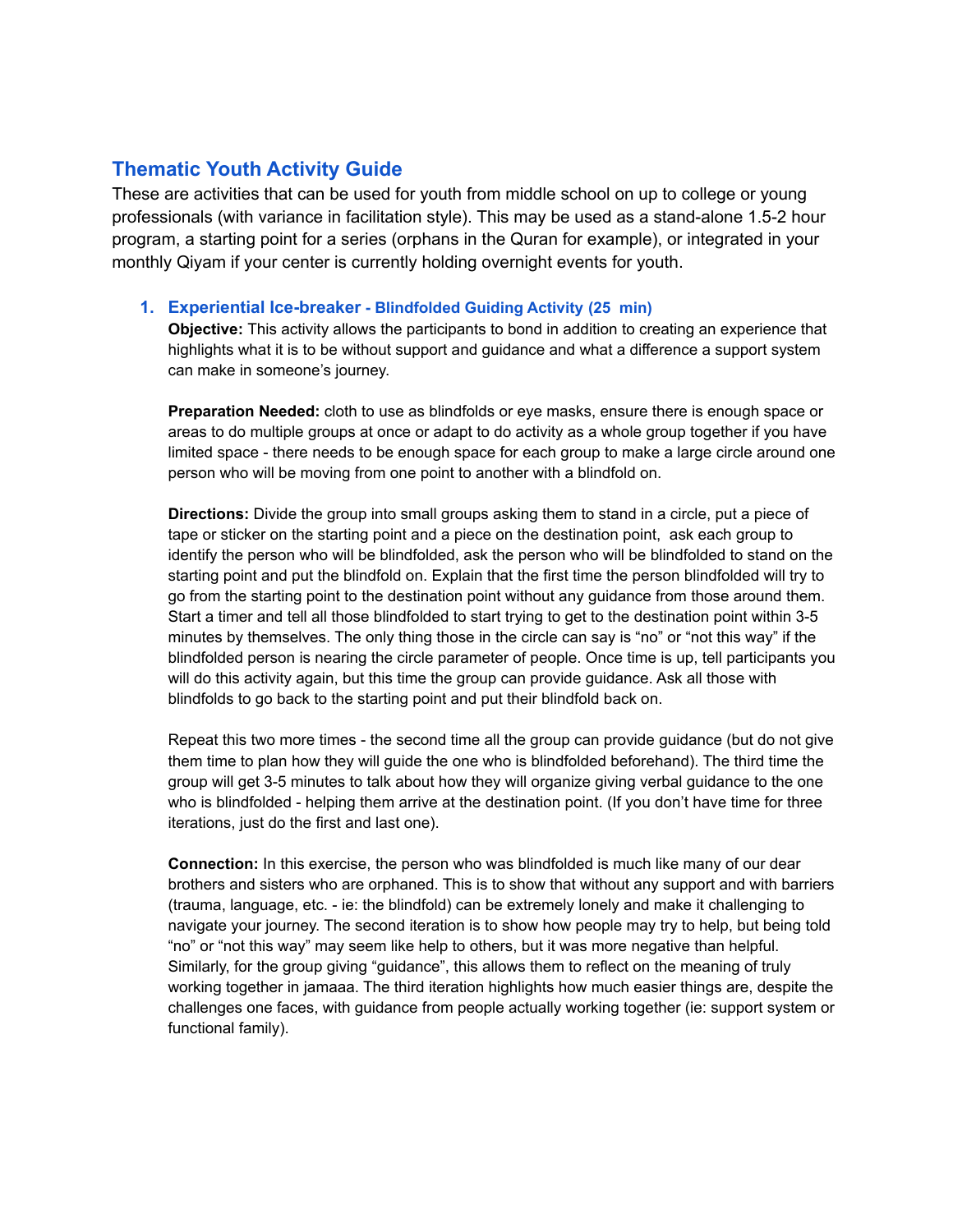#### **2. Reflection Session - Blindfolded Guiding Activity Take-Aways & Share-Out (20 min)**

Upon conclusion of the experiential ice-breaker, facilitate a discussion first asking those who were blindfolded about how they felt during the first non-guided portion, ask the other participants how they felt watching the blindfolded person struggle. Then, ask those who were blindfolded what helped them in the guided portion and how it felt to have that support, ask the other participants how they felt being able to help in the guided section.

Prompt participants to think about how being blindfolded with no guidance is similar to the feeling many children and youth experience being orphaned. This is a good time to show a video from YouTube that would resonate with your group hearing testimonials from orphans themselves.

### **3. Qur'anic Connections - Orphans in the Qur'an (30 min. Total w/tarbiya takeaways)**

**Objective:** This activity highlights the examples of orphans found in the Quran while also challenging the way society typically views orphans - as being inadequate, unworthy etc. This is meant to increase participants' knowledge in the Quran, how Allah (swt) teaches us the opposite of society, and the lessons we can learn from these role models...who began their lives as orphans.

**Preparation Needed:** Write one of the following facts about each example below on a board or poster sheets.

**Directions**: Explain to participants that we find many inspiring examples of orphans and those who cared for them in the Quran. Prompt participants to see if they can think of who in the Quran matches each fact on the board/poster sheet. After matching, make the connections outlined in the Objective. Continue and share the commonalities and take-aways/references listed below. (Optional print-out for participants to take home to reference).

| Musa            | To Asiya and the pharaoh he was an orphan<br>that they reared in their palace                                                                                                                                     |
|-----------------|-------------------------------------------------------------------------------------------------------------------------------------------------------------------------------------------------------------------|
| <b>Maryam</b>   | Her father, Aaron, died while she was still in<br>her mother's, Hannah, womb<br>She was raised in the monastery and<br>Zakariah watched over her                                                                  |
| <b>Muhammad</b> | His father, Abdullah, died when he was still in<br>his mother's, Aminah, womb<br>He grew up first in the house of Halimah, then<br>his mother, then his grandfather, Abdul<br>Mutallib, then his uncle, Abu Talib |
| Yusuf           | Abandoned by his brothers as a young boy he<br>is raised in the house of the Azeez                                                                                                                                |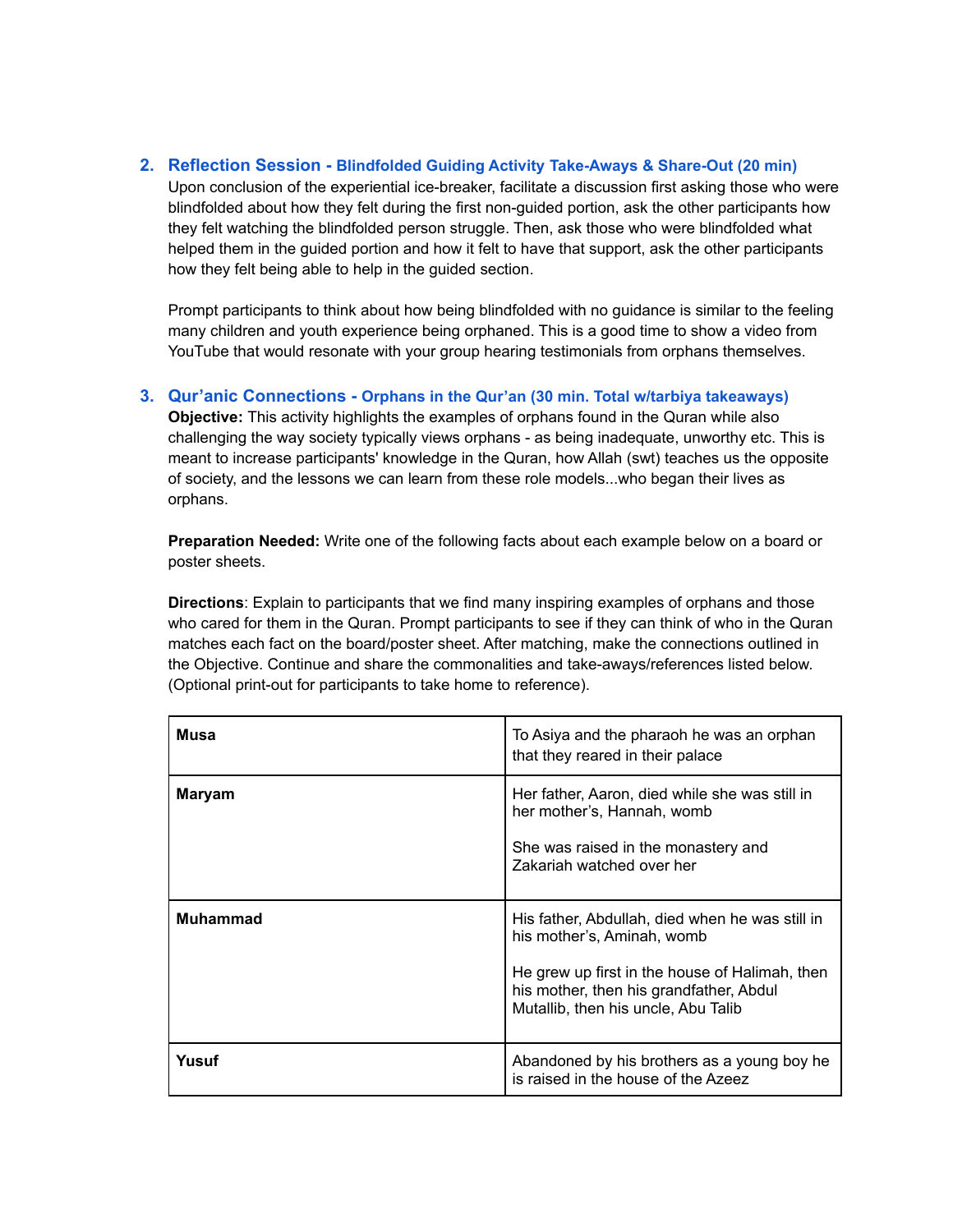#### **4. Tarbiya Takeaways -** (Commonalities the aforementioned figures shared)

- *a. Complete trust in Allah alone, He is the only constant in their lives*
	- i. Surah Maryam (19:16-34)
		- 1. Maryam's trust in Allah when her baby is born and she presents him to her people
	- ii. Dua of Yusuf when he feels alone and powerless
		- 1. "Creator of the heavens and the earth, You are my protector in this world and in the Hereafter. Cause me to die a Muslim and join me with the righteous." (12:101)
- *b. Complete certainty that Allah is the one who provides for them*
	- i. So her Lord accepted her graciously and blessed her with a pleasant upbringing—entrusting her to the care of Zachariah. Whenever Zachariah visited her in the sanctuary, he found her supplied with provisions. He exclaimed, "O Mary! Where did this come from?" She replied, "It is from Allah. Surely Allah provides for whoever He wills without limit." (3:37)
	- ii. Dua of Musa: O my Lord! I am indeed needy of whatever good You may send to me. ( 28:24)
- *c. They were the chosen, the protected, the guided by Allah*
	- i. 1. By the forenoon (after sun-rise);2. And by the night when it is still (or darkens);3. Your Lord (O Muhammad ()) has neither forsaken you nor hated you.4. And indeed the Hereafter is better for you than the present (life of this world).5. And verily, your Lord will give you (all i.e. good) so that you shall be well-pleased.6. Did He not find you (O Muhammad ()) an orphan and gave you a refuge?7. And He found you unaware (of the Qur'an, its legal laws, and Prophethood, etc.) and guided you?8. And He found you poor, and made you rich (self sufficient with self contentment, etc.)?9. Therefore, treat not the orphan with oppression,10. And repulse not the beggar;11. And proclaim the Grace of your Lord (i.e. the Prophethood and all other Graces). (93:1-11)
	- ii. And [mention] when the angels said, "O Mary, indeed Allah has chosen you and purified you and chosen you above the women of the worlds. (3:42)

## **5. Experiential Advantage Check Activity (30 min.)**

**Objective:** Remind participants of the responsibility that comes with privilege and the opportunity to connect with and help others. If there is time, follow-up and brainstorm a community service project everyone can do together (this is a great opportunity to rally your youth to be involved in a friendly "competition" between chapters to engage sponsors for the #IRorphan/#BeWithHim campaign)*.*

#### **Advantage Check Activity Guide**

**Objective:** This is an example of an effort to help participants reflect on the "unequal playing

field" that benefits some while making it more likely that others will be left behind.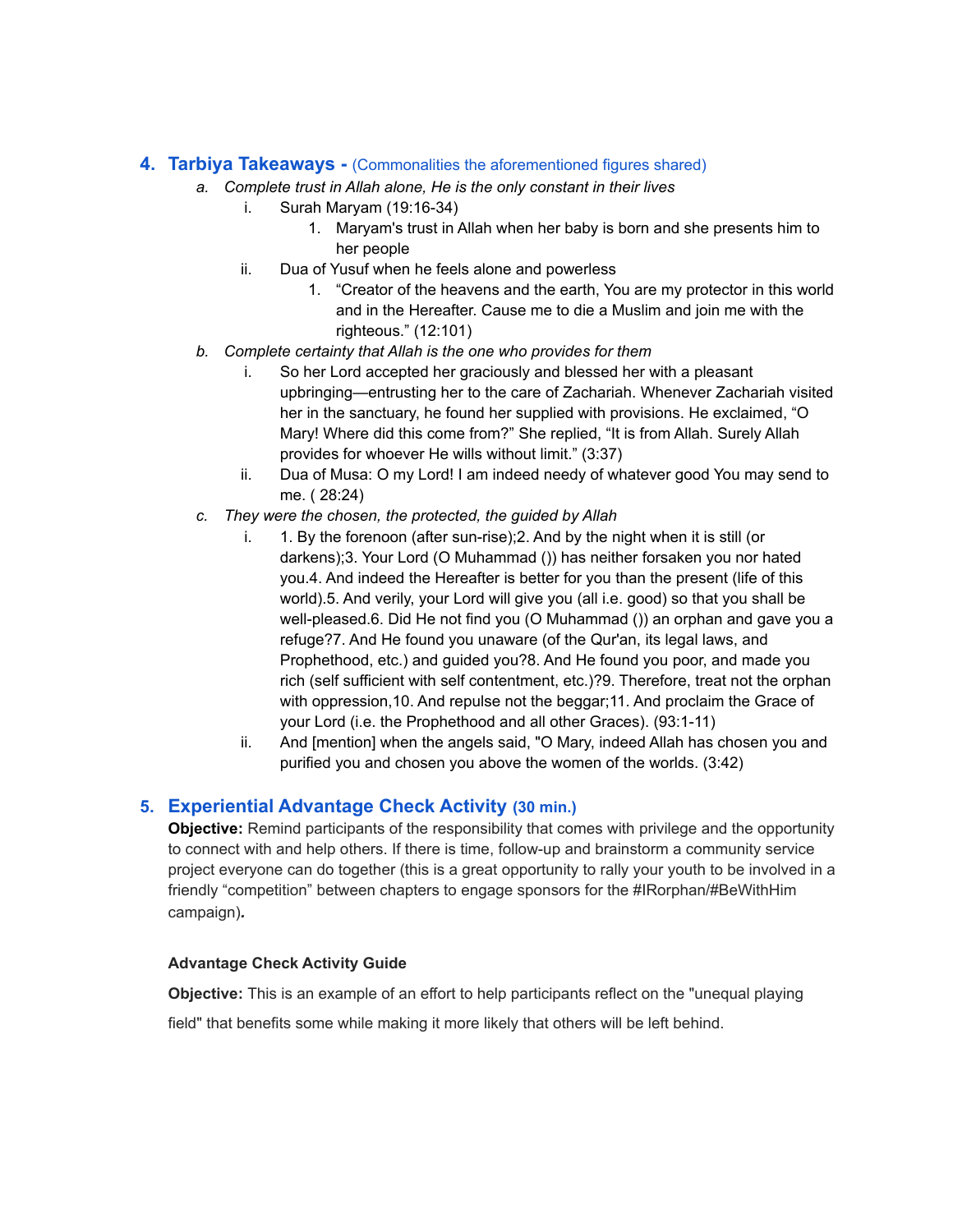**Preparation Needed:** tape, 3 colors of index cards (in the instructions it is red, yellow, and blue), hand out more yellow (or whichever color you are substituting for yellow) than blue and red. Place a piece of tape on the floor in the center of a large room. Then ask participants to line up *shoulder*‐*to*‐*shoulder across the room. The participants in the middle of the line should be* standing on the taped line on the floor so that the group is shoulder-to-shoulder in a line across *the center of the room. Ask participants to listen carefully and to follow the instructions given.* \*For a shorter version (ideal for younger grades, if pressed for time, or if in a small room), only *read the prompts with \* in front of them.*

#### **Instructions/Prompts for participants:**

- If you have a blue card you grew up speaking English as your first language—take two steps forward. If you have a yellow card you grew up speaking English as a second language, but eventually learned English well—take one step forward. If you have a red card you never really learned English until you were an adult—take one step backwards.
- \*If you have a yellow card your family owned a car when you were growing up—take one step forward. If you have a blue card your family owned two or more cars simultaneously—take two steps forward. If you have a red card your family didn't own a car and you were dependent on public transportation or rides from others—take a step back.
- If you have a red card you had to go through winters without heat and summers without air conditioning—take a step back. If you have a blue or yellow card you did have these things—take a step forward.
- If you have a blue or yellow card you had your own bed growing up and didn't have to share with your siblings or parents—take a step forward.
- If you have a blue card you were able to travel on an airplane as a child to go on a trip, see new places, visit relatives, etc.—take one step forward.
- \*If you have a red card you lived in an unsafe area plagued by violence—take three steps back. If you have a yellow card you sometimes had to worry about your safety growing up—take one step back. If you have a blue card you never had to worry about safety growing up—take a step forward.
- \*If you have a yellow or blue card you had health insurance and access to a doctor or hospital if needed when you were growing up—take a step forward. If you have a red card you didn't have these things—take a step back.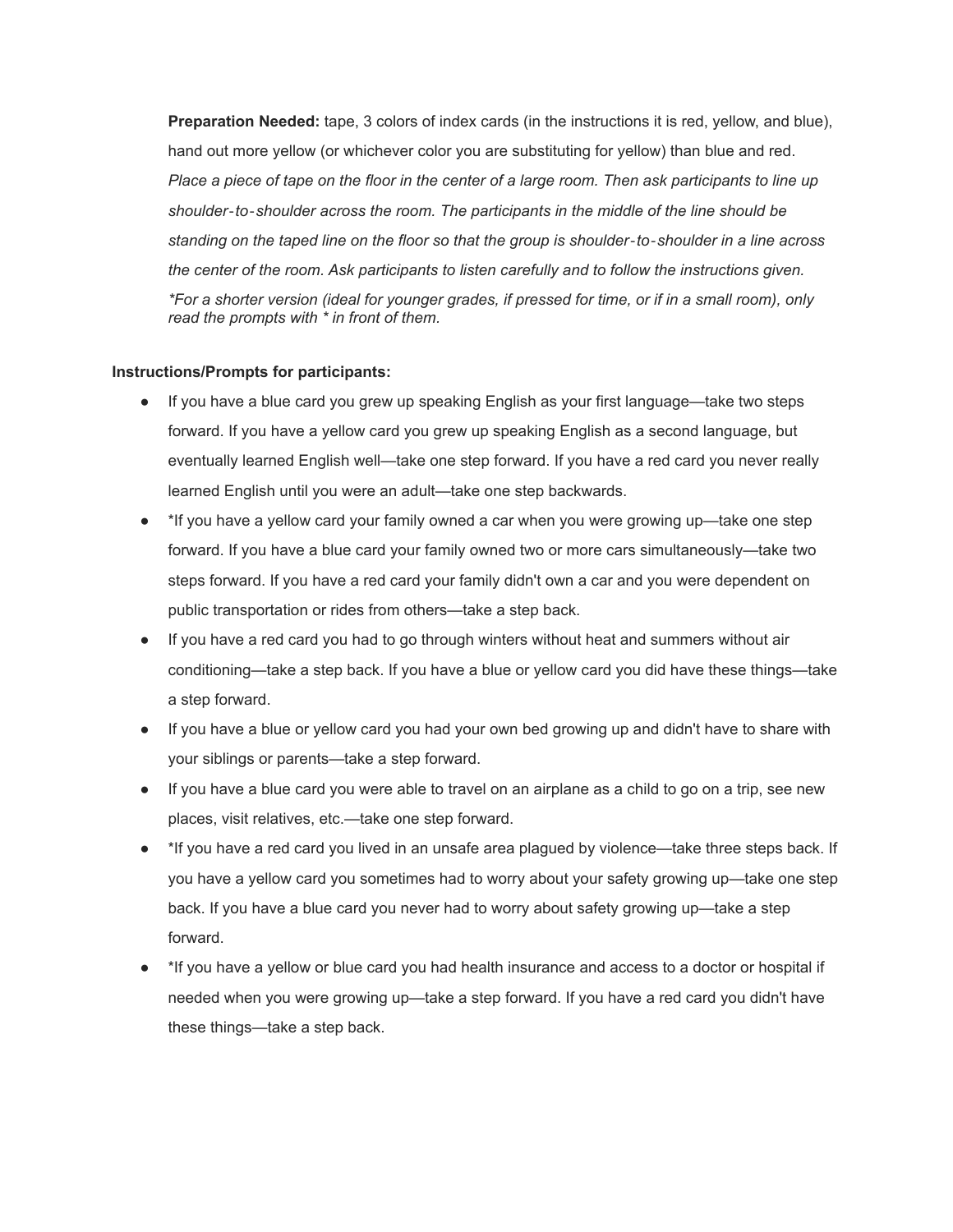- If you have a blue or yellow card you breathed clean air growing up—take a step forward. If you have a red card you lived, played, and went to school in a place where the air was very polluted—take a step back.
- Every person with a red card, you or your parent was disabled—take a step back.
- \*If you have a blue or yellow card you were able to go to school every day as a child and had a decent education growing up—take a step forward.
- \*If you have a blue card you were also able to go to a four-year college—take two steps forward. If you have a yellow card, you went to technical school or perhaps received your associate's degree from a community college. Take a half a step forward. If you have a red card, you did not have any further education after graduating from high school. Take one step back.
- \*If you have a red card and are standing to the left of the middle line, take another step back. You didn't receive a good education in grade school or high school.You may have lived in an area with a failing school system, or your school may have had very limited resources and students did not have access to the materials or education needed to succeed—take another step back. Or, perhaps you did not have regular access to education because of money, sickness, or another reason at some point in your life.
- If you have a red card your family didn't have access to a phone or television when you were growing up—take one step back.
- <sup>\*</sup>If you have a blue or yellow card you always had access to a computer and the internet when you needed it—take two steps forward. If you have a red card you didn't have this access—take a step back.
- If you have a red card you or your family members have been denied the opportunity to vote despite being of voting age—take a step back.
- \*If you have a yellow or blue card you always knew where your next meal would come from—take a step forward. If you have a red card you sometimes had to skip meals because your family didn't have enough money—take a step back.
- If you have a red card, the community where you grew up experienced severe drought which limited your access to food, or flooding which destroyed homes—take a step back.
- Every fourth person with a red card, your family migrated as a result of poverty or conflict—take two steps back.
- If you have a blue or yellow card you went on vacation growing up—meaning that you went somewhere new and enjoyed or learned about another place or culture—take one step forward.
- \*If you have a red card you were homeless as a child or had to live with relatives, another family, or in a shelter—take three steps back.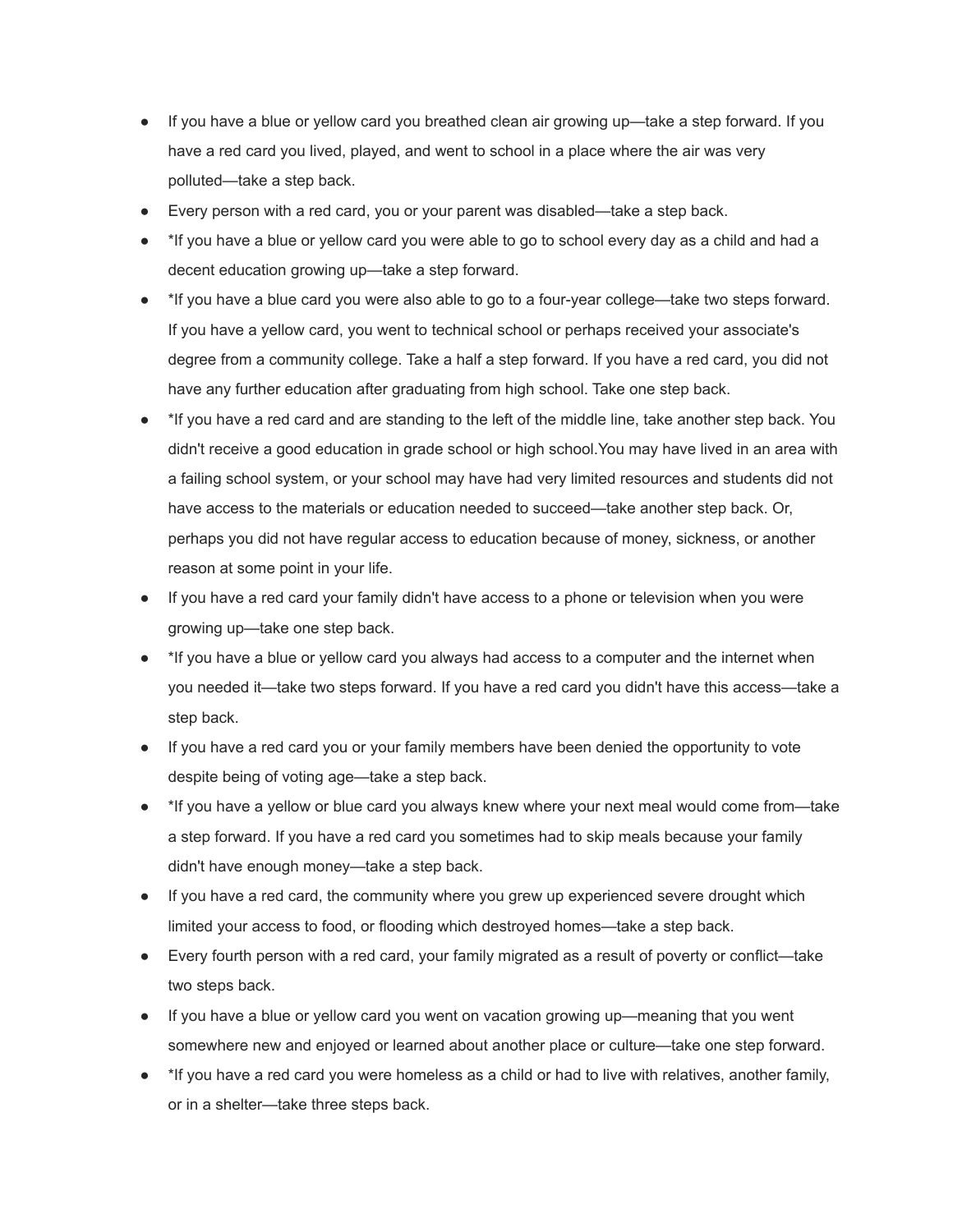- <sup>\*</sup>If you have a blue card you had a bank account, savings account, or some other financial savings created for you as a child—take two steps forward. If you have a yellow card your family saved some money for you in a college fund—take one step forward.
- If you have a red card your family did not have a checking account or paid cash for large and small purchases—take three steps back.
- \*If you have a red card your family was affected by high levels of debt growing up, such as credit card debt, difficulty making mortgage payments, or fear of (or actual) foreclosure on a home—take two steps back.
- \*If you have a blue or yellow card you made visits to the public library to check out books, borrowed or bought books from elsewhere, or had a habit of reading regularly as a child—take two steps forward.
- If you have a blue card you had a stable family and grew up with both parents present—take two steps forward. If you have a yellow card you had one parent present, but a stable and loving home life—take one step forward.
- \*If you have a red card you grew up in a poor community where industrial pollution from factories or chemical plants caused sickness or disease in your community—take one step back.

## *6.* **Facilitated Group Discussion and Call to Action**

*Discussion Questions - final one leading into khatira or inspirational talk reminding participants of the responsibility that comes with privilege and the opportunity or blessings that can be facilitated by Allah (swt) through our hardship.*

- ″What thoughts or reactions do you have to this activity? What surprised you?
- ″Did your perspective about your own or others' privilege (or lack of) change as a result of the activity?
- ″Which "step backwards" statements were most memorable for you? Why?
- "How might some of the "step backwards" experiences be related to what orphans experience?
- ″If you mostly stepped forward during this activity, how did you feel while moving ahead of the pack?
- ″If you mostly stepped backward during this activity, how did you feel about slipping behind the pack?
- ″What might be some barriers that orphans experience that were not mentioned during this activity?
- ″If you were someone who mostly stepped forward rather than backward, what responsibilities go along with the privileges you have received?"